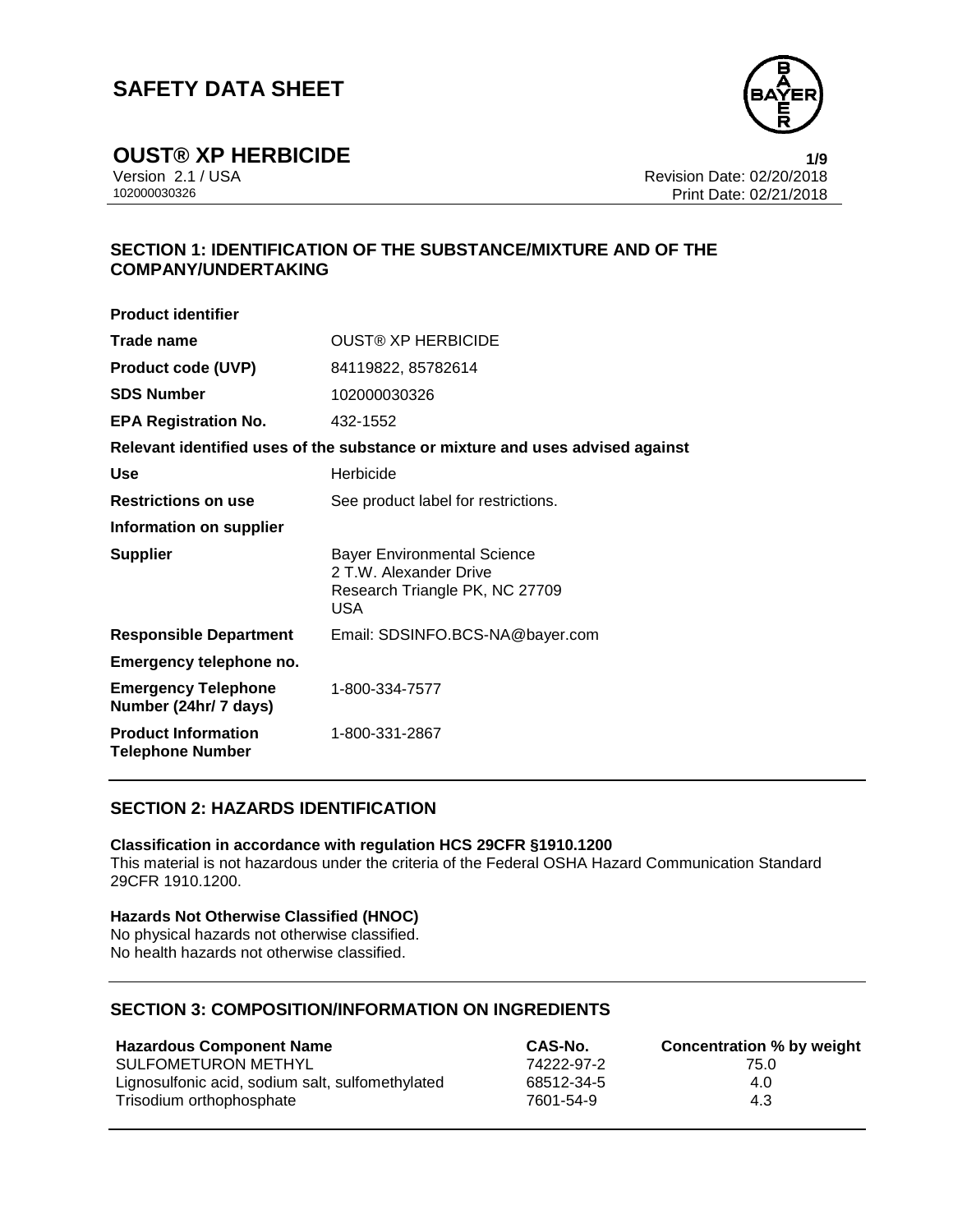

**OUST® XP HERBICIDE**<br>
Version 2.1 / USA **2/9**<br>
Revision Date: 02/20/2018

Version 2.1 / USA Revision Date: 02/20/2018 Print Date: 02/21/2018

### **SECTION 4: FIRST AID MEASURES**

| <b>Description of first aid measures</b>                                   |                                                                                                                                                                                                                                                                                                           |  |
|----------------------------------------------------------------------------|-----------------------------------------------------------------------------------------------------------------------------------------------------------------------------------------------------------------------------------------------------------------------------------------------------------|--|
| <b>General advice</b>                                                      | When possible, have the product container or label with you when<br>calling a poison control center or doctor or going for treatment.                                                                                                                                                                     |  |
| <b>Inhalation</b>                                                          | Move to fresh air. If person is not breathing, call 911 or an ambulance,<br>then give artificial respiration, preferably mouth-to-mouth if possible.<br>Call a physician or poison control center immediately.                                                                                            |  |
| <b>Skin contact</b>                                                        | Take off contaminated clothing and shoes immediately. Wash off<br>immediately with plenty of water for at least 15 minutes. Call a<br>physician or poison control center immediately.                                                                                                                     |  |
| Eye contact                                                                | Hold eye open and rinse slowly and gently with water for 15-20<br>minutes. Remove contact lenses, if present, after the first 5 minutes,<br>then continue rinsing eye. Call a physician or poison control center<br>immediately.                                                                          |  |
| Ingestion                                                                  | Call a physician or poison control center immediately. DO NOT induce<br>vomiting unless directed to do so by a physician or poison control<br>center. Rinse out mouth and give water in small sips to drink. Never<br>give anything by mouth to an unconscious person. Do not leave victim<br>unattended. |  |
| Most important symptoms and effects, both acute and delayed                |                                                                                                                                                                                                                                                                                                           |  |
| <b>Symptoms</b>                                                            | Ingestion may provoke the following symptoms:, Tiredness, Increased<br>pulse rate, Dizziness, Shortness of breath, Jaundice                                                                                                                                                                               |  |
| Indication of any immediate medical attention and special treatment needed |                                                                                                                                                                                                                                                                                                           |  |
| <b>Treatment</b>                                                           | Appropriate supportive and symptomatic treatment as indicated by the<br>patient's condition is recommended. There is no specific antidote.                                                                                                                                                                |  |

### **SECTION 5: FIREFIGHTING MEASURES**

| <b>Extinguishing media</b>                                         |                                                                                                                                                   |
|--------------------------------------------------------------------|---------------------------------------------------------------------------------------------------------------------------------------------------|
| <b>Suitable</b>                                                    | Water spray, Dry chemical, Foam, Carbon dioxide (CO2)                                                                                             |
| Unsuitable                                                         | High volume water jet                                                                                                                             |
| <b>Special hazards arising</b><br>from the substance or<br>mixture | Dangerous gases are evolved in the event of a fire., Accumulation of<br>fine dust may entail the risk of a dust explosion in the presence of air. |
| <b>Advice for firefighters</b>                                     |                                                                                                                                                   |
| <b>Special protective</b><br>equipment for firefighters            | Firefighters should wear NIOSH approved self-contained breathing<br>apparatus and full protective clothing.                                       |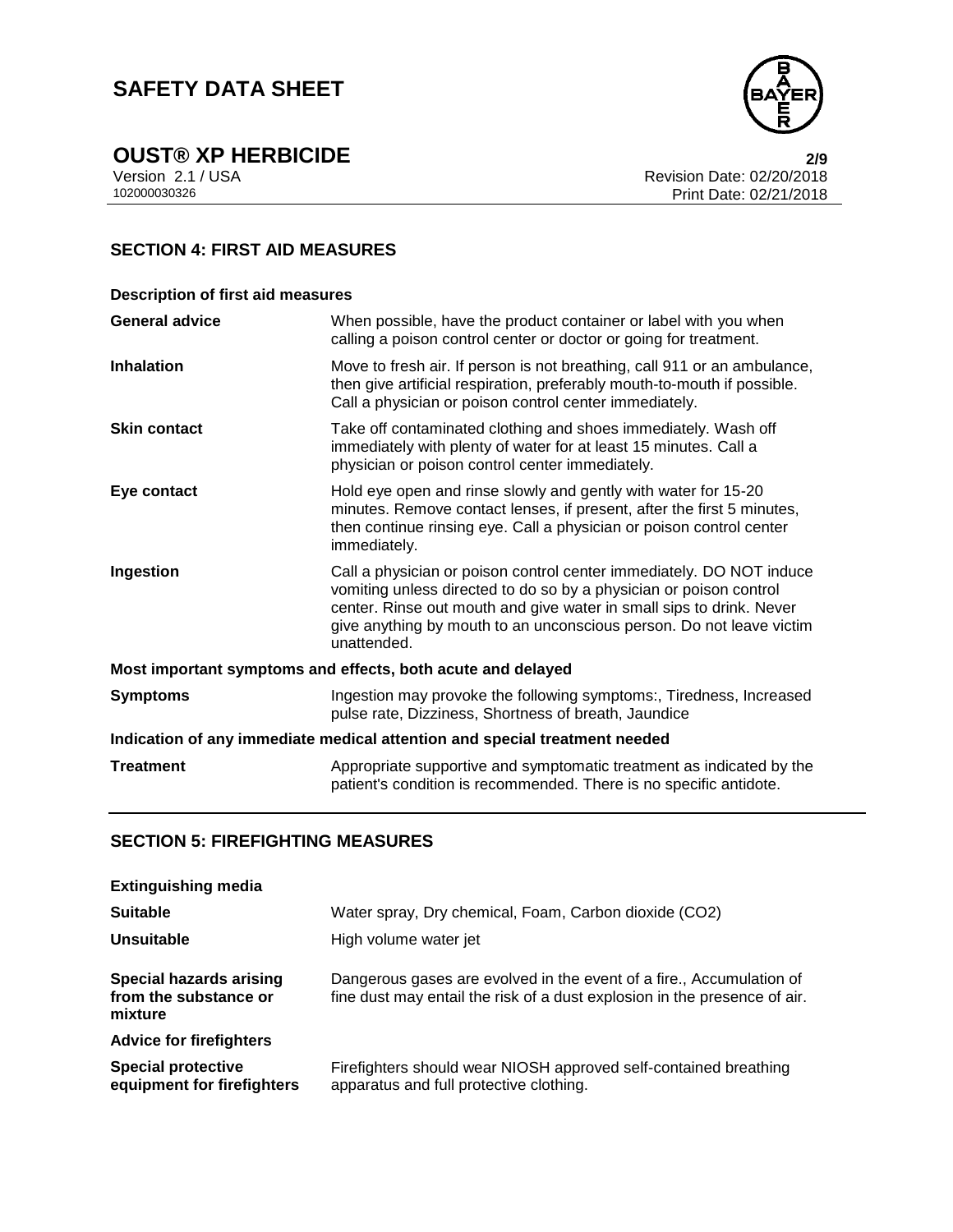

**OUST® XP HERBICIDE**<br>Version 2.1 / USA **3/9**<br>Revision Date: 02/20/2018

Version 2.1 / USA Revision Date: 02/20/2018 Print Date: 02/21/2018

| <b>Further information</b>       | Keep out of smoke. Fight fire from upwind position. Cool closed<br>containers exposed to fire with water spray. Do not allow run-off from<br>fire fighting to enter drains or water courses. Whenever possible,<br>contain fire-fighting water by diking area with sand or earth. |
|----------------------------------|-----------------------------------------------------------------------------------------------------------------------------------------------------------------------------------------------------------------------------------------------------------------------------------|
| <b>Flash point</b>               | Not applicable                                                                                                                                                                                                                                                                    |
| <b>Auto-ignition temperature</b> | No data available                                                                                                                                                                                                                                                                 |
| <b>Lower explosion limit</b>     | Not applicable                                                                                                                                                                                                                                                                    |
| <b>Upper explosion limit</b>     | Not applicable                                                                                                                                                                                                                                                                    |
| <b>Explosivity</b>               | No data available                                                                                                                                                                                                                                                                 |

### **SECTION 6: ACCIDENTAL RELEASE MEASURES**

| Personal precautions, protective equipment and emergency procedures |                                                                                                                                                                                                   |  |
|---------------------------------------------------------------------|---------------------------------------------------------------------------------------------------------------------------------------------------------------------------------------------------|--|
| <b>Precautions</b>                                                  | Keep unauthorized people away. Isolate hazard area. Avoid contact<br>with spilled product or contaminated surfaces.                                                                               |  |
| Methods and materials for containment and cleaning up               |                                                                                                                                                                                                   |  |
| Methods for cleaning up                                             | Avoid dust formation. Sweep up or vacuum up spillage and collect in<br>suitable container for disposal. Clean contaminated floors and objects<br>thoroughly, observing environmental regulations. |  |
| <b>Additional advice</b>                                            | Use personal protective equipment. If the product is accidentally<br>spilled, do not allow to enter soil, waterways or waste water canal. Do<br>not allow product to contact non-target plants.   |  |
| Reference to other sections                                         | Information regarding safe handling, see section 7.<br>Information regarding personal protective equipment, see section 8.<br>Information regarding waste disposal, see section 13.               |  |

### **SECTION 7: HANDLING AND STORAGE**

### **Precautions for safe handling**

| Advice on safe handling                                   | Ensure adequate ventilation. Handle and open container in a manner as<br>to prevent spillage.                                                                                                                                                                                                                                                                                          |
|-----------------------------------------------------------|----------------------------------------------------------------------------------------------------------------------------------------------------------------------------------------------------------------------------------------------------------------------------------------------------------------------------------------------------------------------------------------|
| <b>Advice on protection</b><br>against fire and explosion | Keep away from heat and sources of ignition. Dust may form explosive<br>mixture in air.                                                                                                                                                                                                                                                                                                |
| <b>Hygiene measures</b>                                   | Wash hands thoroughly with soap and water after handling and before<br>eating, drinking, chewing gum, using tobacco, using the toilet or<br>applying cosmetics.<br>Remove Personal Protective Equipment (PPE) immediately after<br>handling this product. Remove soiled clothing immediately and clean<br>thoroughly before using again. Wash thoroughly and put on clean<br>clothing. |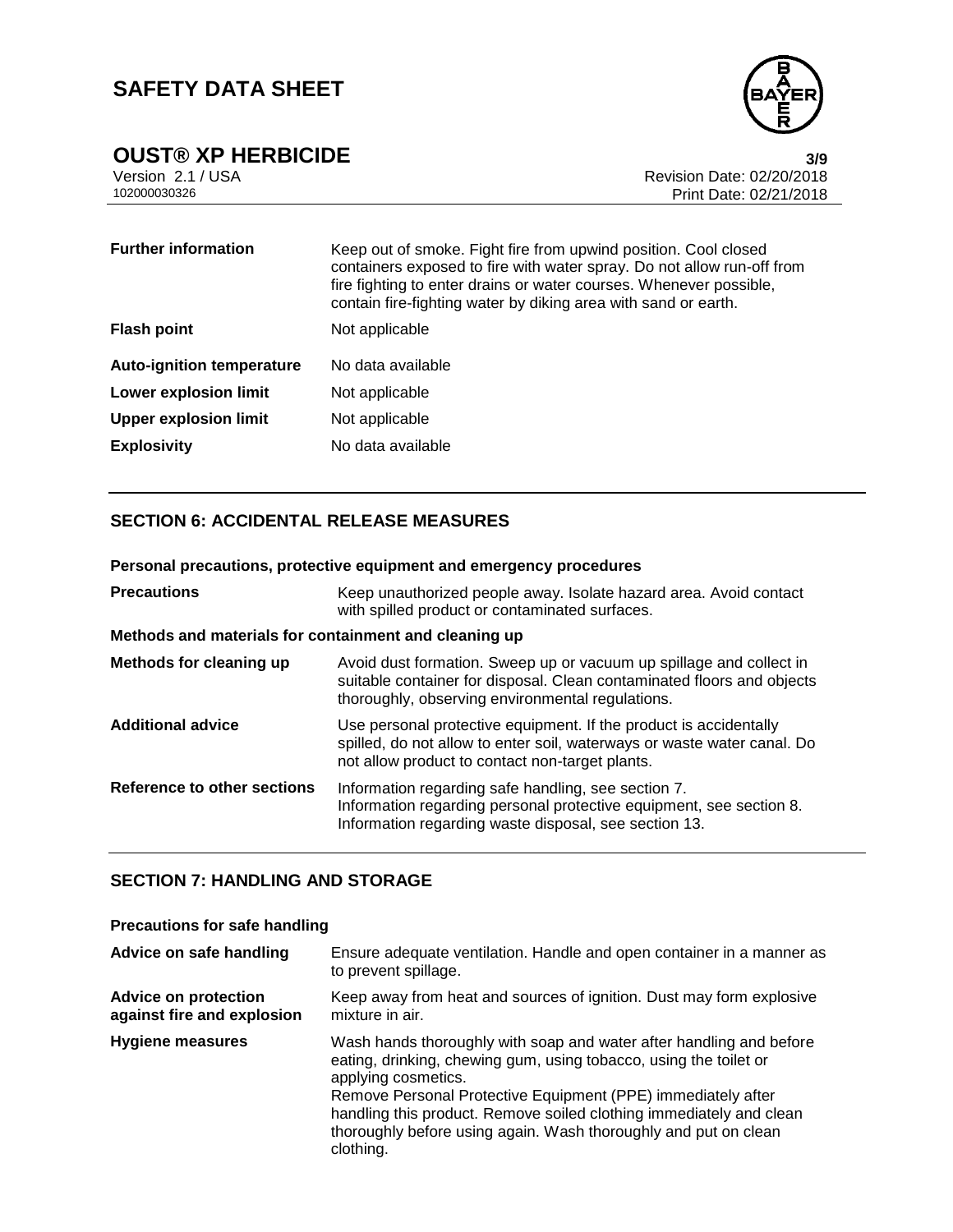

# **OUST® XP HERBICIDE 4/9**

Version 2.1 / USA Revision Date: 02/20/2018 Print Date: 02/21/2018

#### **Conditions for safe storage, including any incompatibilities**

**Requirements for storage areas and containers**

Store in original container and out of the reach of children, preferably in a locked storage area. Store in a cool, dry place and in such a manner as to prevent cross contamination with other crop protection products, fertilizers, food, and feed. Keep away from direct sunlight.

### **SECTION 8: EXPOSURE CONTROLS/PERSONAL PROTECTION**

#### **Control parameters**

| <b>Components</b>          | CAS-No.    | <b>Control parameters</b>       | <b>Update</b> | <b>Basis</b>     |
|----------------------------|------------|---------------------------------|---------------|------------------|
| SULFOMETURON METHYL        | 74222-97-2 | $5 \text{ mg/m}$ 3<br>(TWA)     | 02 2012       | <b>ACGIH</b>     |
| <b>SULFOMETURON METHYL</b> | 74222-97-2 | $3.5 \text{ mg/m}$<br>(TWA PEL) | 08 2010       | <b>US CA OEL</b> |
| Trisodium orthophosphate   | 7601-54-9  | $5 \text{ mg/m}$ 3<br>(STEL)    | 2012          | WEEL             |

#### **Exposure controls**

#### **Personal protective equipment**

In normal use and handling conditions please refer to the label and/or leaflet. In all other cases the following recommendations would apply.

| <b>Respiratory protection</b>      | When respirators are required, select NIOSH approved equipment<br>based on actual or potential airborne concentrations and in<br>accordance with the appropriate regulatory standards and/or industry<br>recommendations. |
|------------------------------------|---------------------------------------------------------------------------------------------------------------------------------------------------------------------------------------------------------------------------|
| <b>Hand protection</b>             | Chemical resistant nitrile rubber gloves                                                                                                                                                                                  |
| Eye protection                     | Safety glasses with side-shields                                                                                                                                                                                          |
| Skin and body protection           | Wear long-sleeved shirt and long pants and shoes plus socks.                                                                                                                                                              |
| <b>General protective measures</b> | Follow manufacturer's instructions for cleaning/maintaining PPE. If<br>no such instructions for washables, use detergent and warm/tepid<br>water.<br>Keep and wash PPE separately from other laundry.                     |

### **SECTION 9. PHYSICAL AND CHEMICAL PROPERTIES**

| Appearance             | white to beige                      |
|------------------------|-------------------------------------|
| <b>Physical State</b>  | small rod                           |
| Odor                   | slight                              |
| <b>Odour Threshold</b> | No data available                   |
| рH                     | 7.8 at 1 %<br>(as aqueous solution) |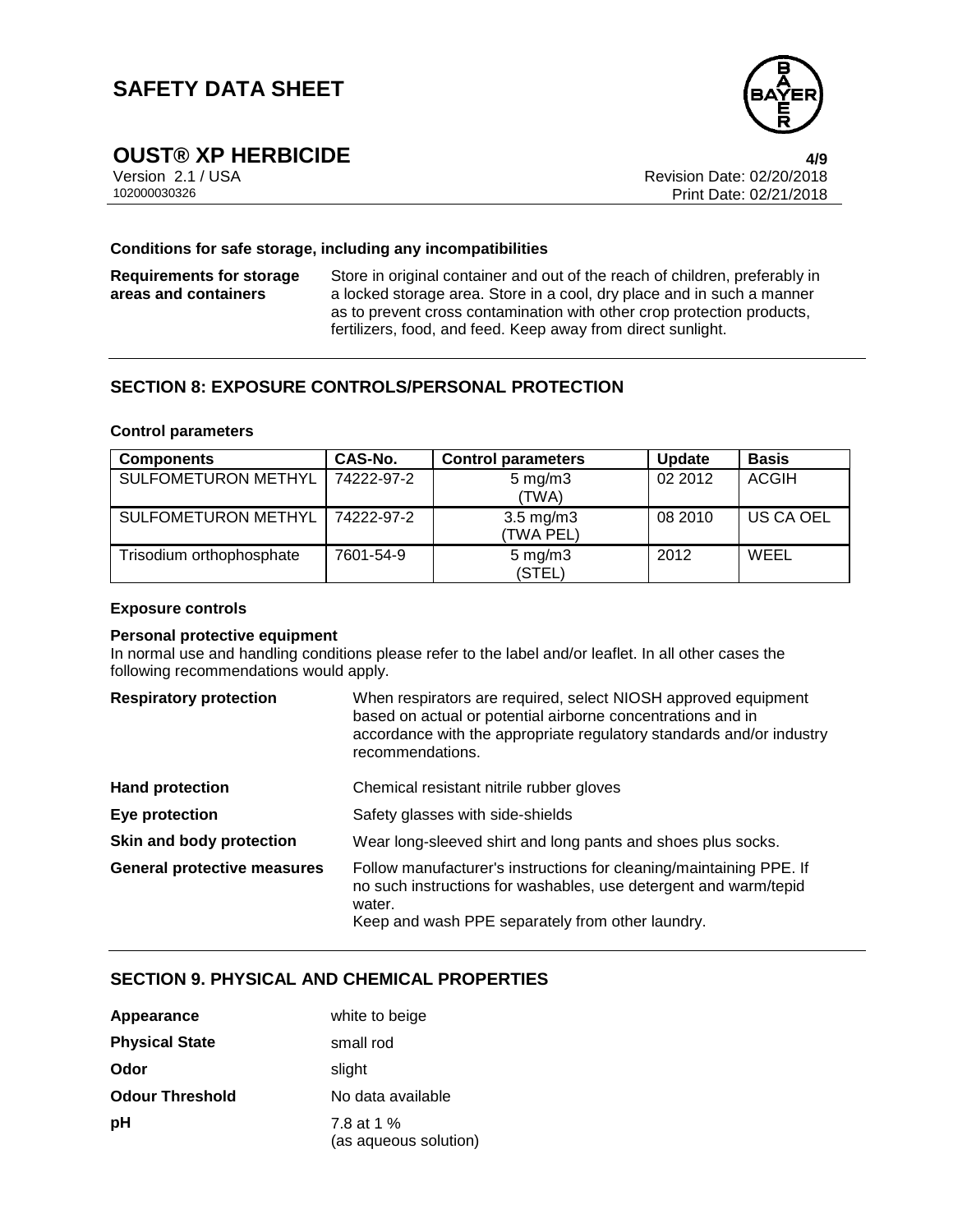

**OUST® XP HERBICIDE**<br>
Version 2.1 / USA **5/9**<br>
Revision Date: 02/20/2018 Version 2.1 / USA Revision Date: 02/20/2018 Print Date: 02/21/2018

| <b>Vapor Pressure</b>                      | No data available                           |
|--------------------------------------------|---------------------------------------------|
| Vapor Density (Air = 1)                    | No data available                           |
| <b>Density</b>                             | ca. 0.64 g/ml                               |
| <b>Bulk density</b>                        | 39 lb/ft <sup>3</sup> (bulk density tapped) |
| <b>Evaporation rate</b>                    | Not applicable                              |
| <b>Boiling Point</b>                       | Not applicable                              |
| <b>Melting / Freezing Point</b>            | Not applicable                              |
| <b>Water solubility</b>                    | dispersible                                 |
| <b>Minimum Ignition Energy</b>             | Not applicable                              |
| <b>Decomposition</b><br>temperature        | No data available                           |
| Partition coefficient: n-<br>octanol/water | Not applicable                              |
| <b>Viscosity</b>                           | Not applicable                              |
| <b>Flash point</b>                         | Not applicable                              |
| <b>Auto-ignition temperature</b>           | No data available                           |
| <b>Lower explosion limit</b>               | Not applicable                              |
| <b>Upper explosion limit</b>               | Not applicable                              |
| <b>Explosivity</b>                         | No data available                           |

### **SECTION 10: STABILITY AND REACTIVITY**

| <b>Reactivity</b>                            |                                                                                         |
|----------------------------------------------|-----------------------------------------------------------------------------------------|
| <b>Thermal decomposition</b>                 | No data available                                                                       |
| <b>Chemical stability</b>                    | Stable under normal conditions.                                                         |
| <b>Possibility of hazardous</b><br>reactions | No hazardous reactions when stored and handled according to<br>prescribed instructions. |
| <b>Conditions to avoid</b>                   | Heat, flames and sparks.                                                                |
| Incompatible materials                       | No data available                                                                       |
| <b>Hazardous decomposition</b><br>products   | No decomposition products expected under normal conditions of use.                      |

### **SECTION 11: TOXICOLOGICAL INFORMATION**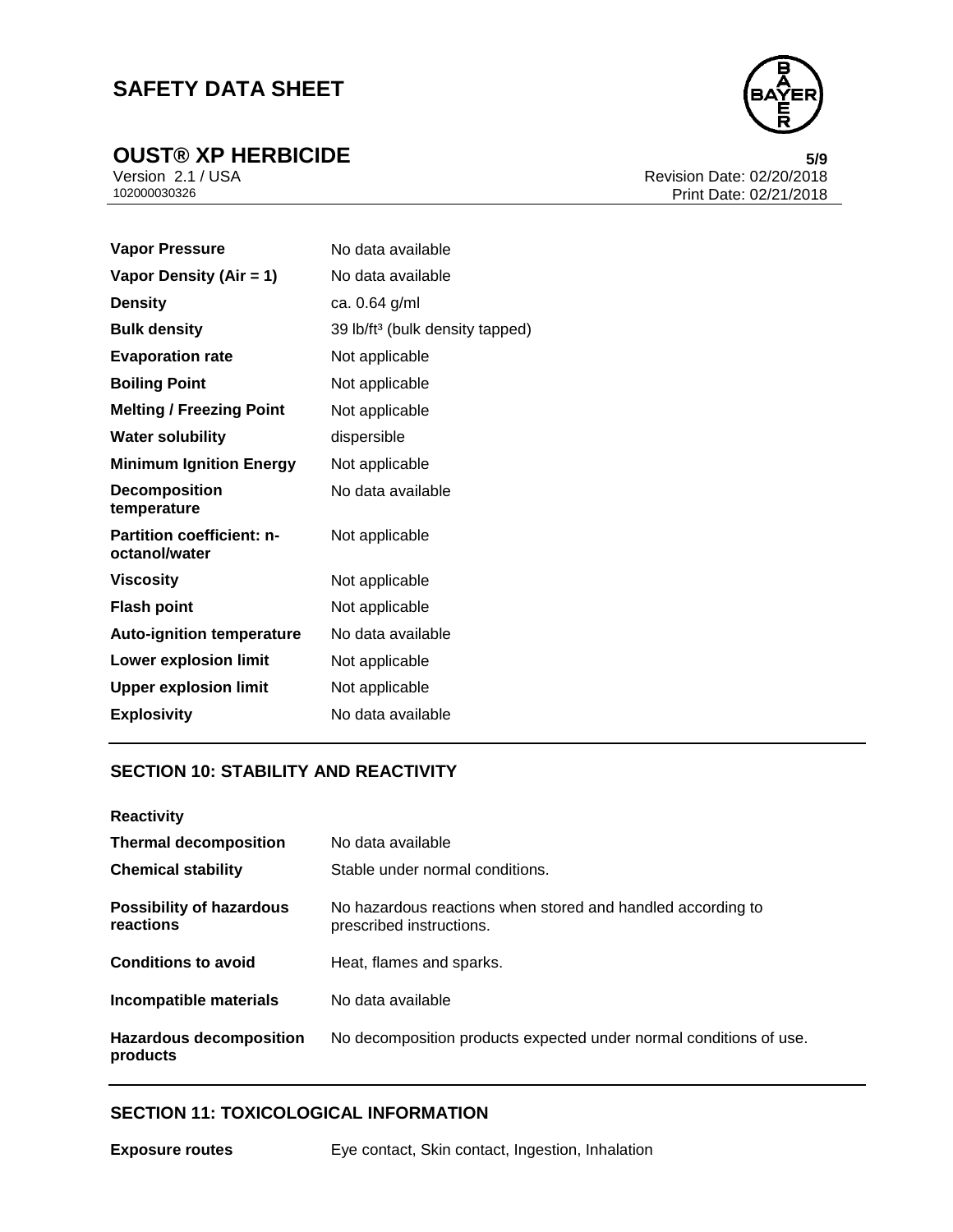**OUST® XP HERBICIDE**<br>
Version 2.1 / USA **6/9**<br>
Revision Date: 02/20/2018



Version 2.1 / USA Revision Date: 02/20/2018 Print Date: 02/21/2018

| <b>Immediate Effects</b><br>Eye      | May cause redness, irritation, tearing.       |  |  |
|--------------------------------------|-----------------------------------------------|--|--|
| <b>Skin</b>                          | May cause slight irritation.                  |  |  |
| Information on toxicological effects |                                               |  |  |
| <b>Acute oral toxicity</b>           | LD50 (Rat) $> 5,000$ mg/kg                    |  |  |
| <b>Acute inhalation toxicity</b>     | $LC50$ (Rat) > 5.3 mg/l<br>Exposure time: 4 h |  |  |
| <b>Acute dermal toxicity</b>         | LD50 (Rabbit) $> 5,000$ mg/kg                 |  |  |
| <b>Skin irritation</b>               | slight irritation (Rabbit)                    |  |  |
| <b>Eye irritation</b>                | slight irritation (Rabbit)                    |  |  |
| <b>Sensitisation</b>                 | Non-sensitizing. (Guinea pig)                 |  |  |
| <b>ACGIH</b>                         |                                               |  |  |
| SULFOMETURON METHYL                  | 74222-97-2<br>Group A4                        |  |  |
| <b>NTP</b>                           |                                               |  |  |
| None.                                |                                               |  |  |
| <b>IARC</b>                          |                                               |  |  |
| None.                                |                                               |  |  |
| <b>OSHA</b>                          |                                               |  |  |
| None.                                |                                               |  |  |

### **Further information**

Only acute toxicity studies have been performed on the formulated product.

### **SECTION 12: ECOLOGICAL INFORMATION**

| <b>Chronic toxicity to fish</b>                     | Oncorhynchus mykiss (rainbow trout)<br>$LC50:$ > 148 mg/l<br>Exposure time: 96 h<br>The value mentioned relates to the active ingredient sulfometuron<br>methyl.    |
|-----------------------------------------------------|---------------------------------------------------------------------------------------------------------------------------------------------------------------------|
|                                                     | Lepomis macrochirus (Bluegill sunfish)<br>$LC50:$ > 150 mg/l<br>Exposure time: 96 d<br>The value mentioned relates to the active ingredient sulfometuron<br>methyl. |
| <b>Chronic toxicity to aquatic</b><br>invertebrates | EC50 (Daphnia (water flea)): 150 mg/l<br>Exposure time: 48 h<br>The value mentioned relates to the active ingredient sulfometuron<br>methyl.                        |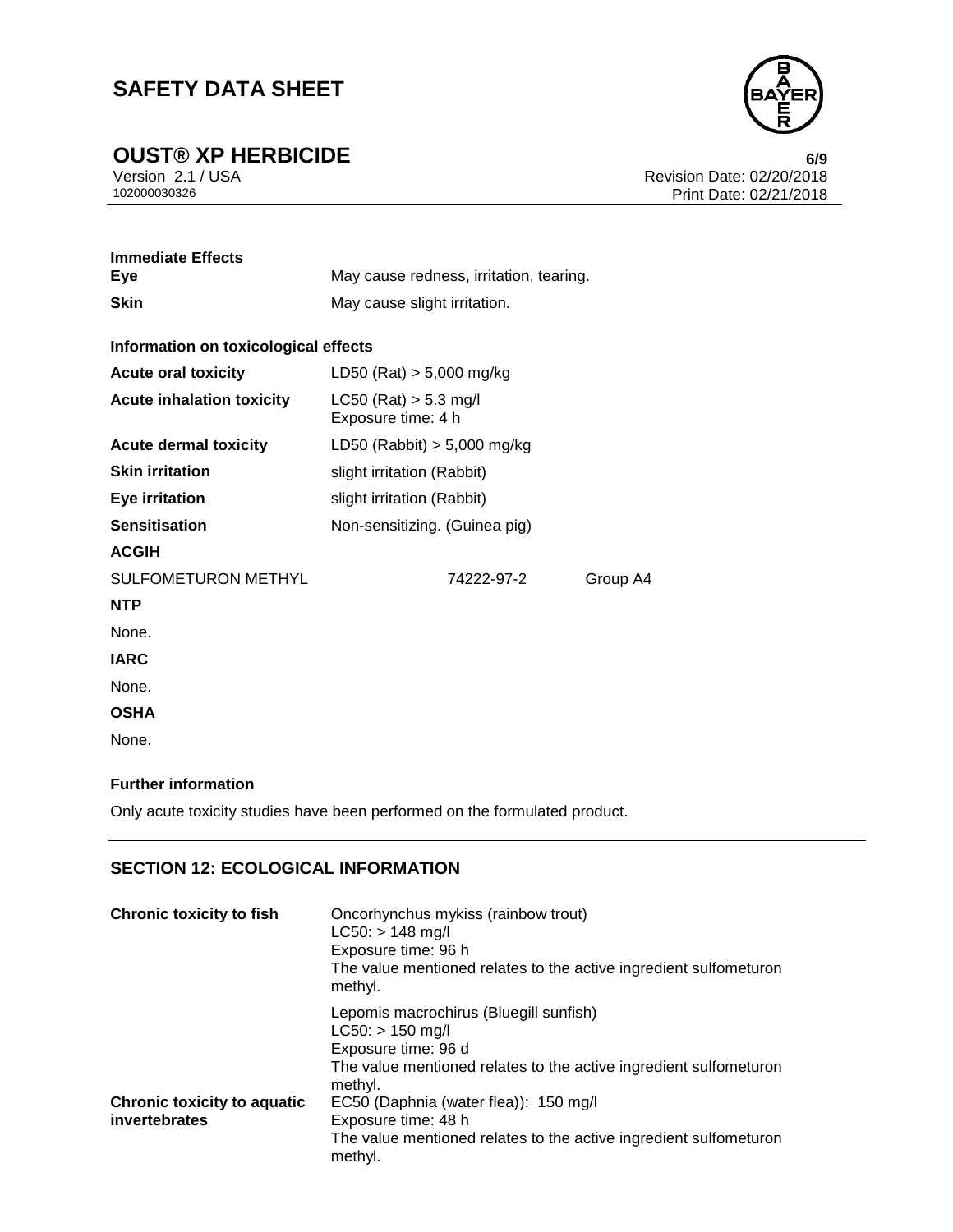

**OUST® XP HERBICIDE**<br>Version 2.1 / USA *T/9*<br>Revision Date: 02/20/2018

Version 2.1 / USA Revision Date: 02/20/2018 Print Date: 02/21/2018

| <b>Toxicity to aquatic plants</b> | EC50 (Raphidocelis subcapitata (freshwater green alga)) 0.0046 mg/l<br>Exposure time: 120 h<br>The value mentioned relates to the active ingredient sulfometuron<br>methyl.                                                                                                                                                                                                                    |
|-----------------------------------|------------------------------------------------------------------------------------------------------------------------------------------------------------------------------------------------------------------------------------------------------------------------------------------------------------------------------------------------------------------------------------------------|
| <b>Environmental precautions</b>  | Do not apply directly to water, to areas where surface water is present<br>or to intertidal areas below the mean high water mark.<br>Do not contaminate surface or ground water by cleaning equipment or<br>disposal of wastes, including equipment wash water.<br>Drift or runoff from treated areas may adversely affect non-target plants.<br>Apply this product as specified on the label. |

### **SECTION 13: DISPOSAL CONSIDERATIONS**

#### **Waste treatment methods**

| <b>Product</b>                | Do not contaminate water, food, or feed by disposal.<br>Dispose of unused product by incineration at a licensed incineration<br>plant, in accordance with all applicable national and local regulations.      |
|-------------------------------|---------------------------------------------------------------------------------------------------------------------------------------------------------------------------------------------------------------|
| <b>Contaminated packaging</b> | Consult state and local regulations regarding the proper disposal of<br>container.<br>Follow advice on product label and/or leaflet.                                                                          |
| <b>RCRA Information</b>       | Characterization and proper disposal of this material as a special or<br>hazardous waste is dependent upon Federal, State and local laws and<br>are the user's responsibility. RCRA classification may apply. |

### **SECTION 14: TRANSPORT INFORMATION**

| 49CFR                    | Not dangerous goods / not hazardous material          |  |
|--------------------------|-------------------------------------------------------|--|
| <b>IMDG</b>              |                                                       |  |
| UN number                | 3077                                                  |  |
| Class                    | 9                                                     |  |
| Packaging group          | Ш                                                     |  |
| Marine pollutant         | <b>YES</b>                                            |  |
| Proper shipping name     | ENVIRONMENTALLY HAZARDOUS SUBSTANCE, SOLID,<br>N.O.S. |  |
|                          | (SULFOMETURON METHYL MIXTURE)                         |  |
| <b>IATA</b>              |                                                       |  |
| UN number                | 3077                                                  |  |
| Class                    | 9                                                     |  |
| Packaging group          | Ш                                                     |  |
| Environm. Hazardous Mark | <b>YES</b>                                            |  |
| Proper shipping name     | ENVIRONMENTALLY HAZARDOUS SUBSTANCE, SOLID,<br>N.O.S. |  |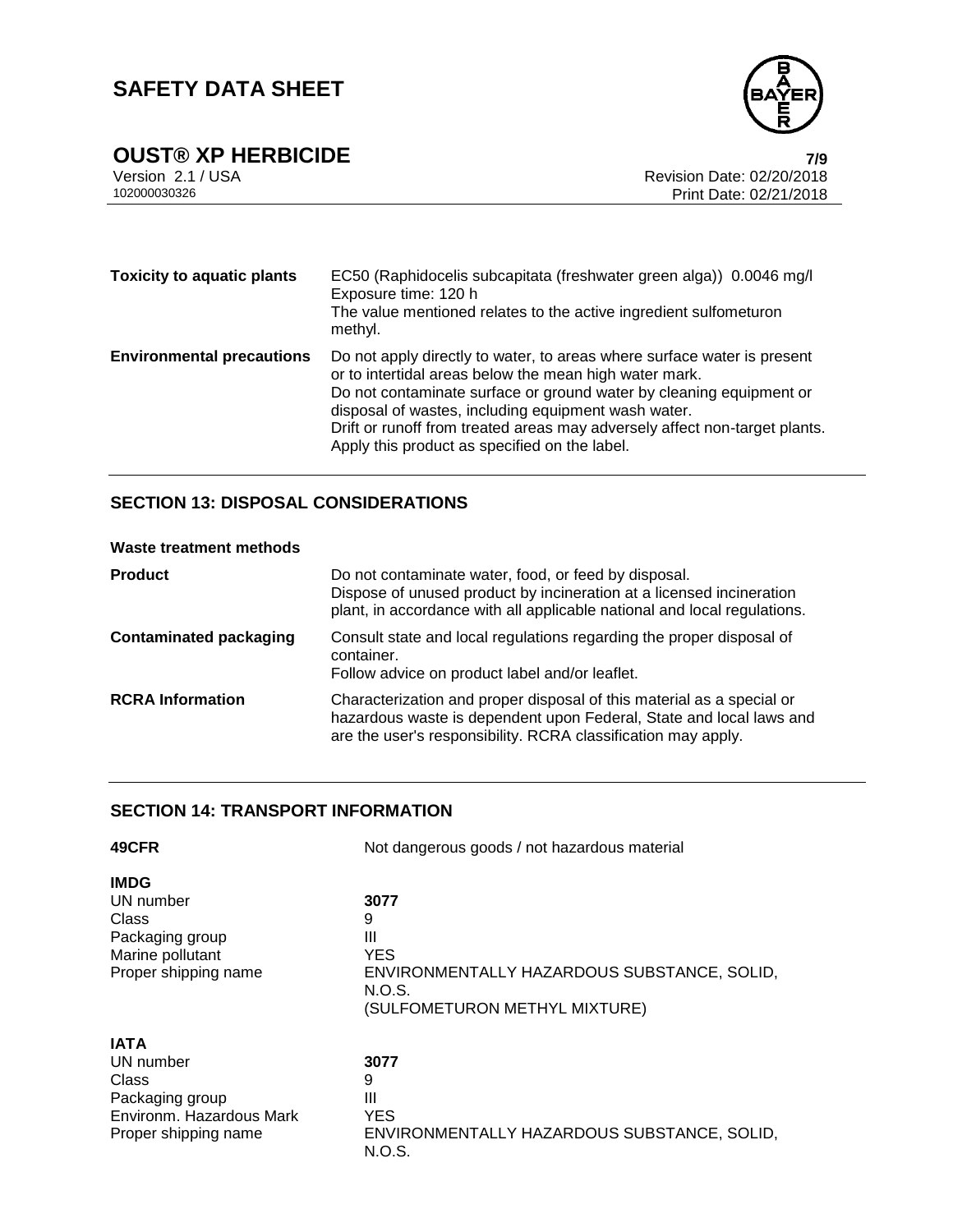

**OUST® XP HERBICIDE 8/9**

Version 2.1 / USA Revision Date: 02/20/2018<br>102000030326 Print Date: 02/20/2018 Print Date: 02/21/2018

### (SULFOMETURON METHYL MIXTURE )

This transportation information is not intended to convey all specific regulatory information relating to this product. It does not address regulatory variations due to package size or special transportation requirements.

### **SECTION 15: REGULATORY INFORMATION**

**EPA Registration No.** 432-1552 **US Federal Regulations TSCA list** Lignosulfonic acid, sodium salt, sulfomethylated 68512-34-5 Trisodium orthophosphate 7601-54-9 **US. Toxic Substances Control Act (TSCA) Section 12(b) Export Notification (40 CFR 707, Subpt D)** Not applicable. **SARA Title III - Section 302 - Notification and Information** None. **SARA Title III - Section 313 - Toxic Chemical Release Reporting** None. **US States Regulatory Reporting CA Prop65** This product does not contain any substances known to the State of California to cause cancer.

This product does not contain any substances known to the State of California to cause reproductive harm.

### **US State Right-To-Know Ingredients**

| Trisodium orthophosphate | 7601-54-9 | CA, CT, IL, MN, NJ |
|--------------------------|-----------|--------------------|

#### **EPA/FIFRA Information:**

This chemical is a pesticide product registered by the Environmental Protection Agency and is subject to certain labeling requirements under federal pesticide law. These requirements differ from the classification criteria and hazard information required for safety data sheets, and for workplace labels of non-pesticide chemicals. Following is the hazard information required on the pesticide label:

| Signal word:              | Caution!                                                                |
|---------------------------|-------------------------------------------------------------------------|
| <b>Hazard statements:</b> | Moderate eye irritation.<br>Avoid contact with skin, eyes and clothing. |

### **SECTION 16: OTHER INFORMATION**